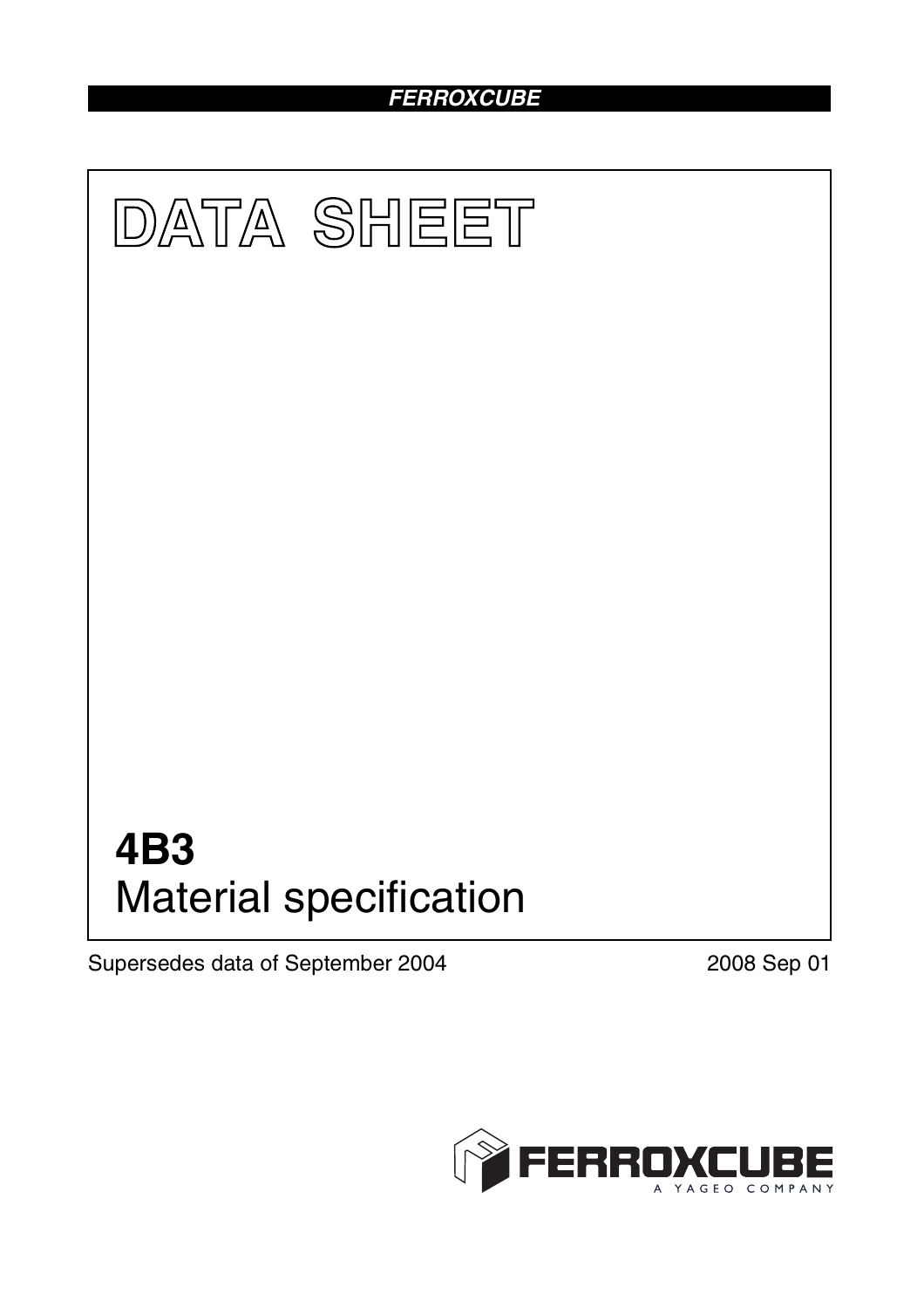# Material specification **AB3** 4B3

#### **4B3 SPECIFICATIONS**

Medium permeability specialty NiZn ferrite only used in large toroids and machined products mainly for scientific particle accelerators operating at frequencies < 10 MHz.

| <b>SYMBOL</b>  | <b>CONDITIONS</b>                    | <b>VALUE</b>   | <b>UNIT</b>       |
|----------------|--------------------------------------|----------------|-------------------|
| μ <sub>i</sub> | 25 °C; ≤10 kHz;<br>$0.25 \text{ mT}$ | $300 + 20%$    |                   |
| B              | 25 °C; 10 kHz;<br>3000 A/m           | $\approx 420$  | mT                |
|                | 100 °C; 10 kHz;<br>3000 A/m          | $\approx 350$  |                   |
| ρ              | DC; 25 $^{\circ}$ C                  | $\approx 10^5$ | $\Omega$ m        |
| $T_{\rm C}$    |                                      | $\geq$ 250     | $^{\circ}$ C      |
| density        |                                      | $\approx 5000$ | kg/m <sup>3</sup> |